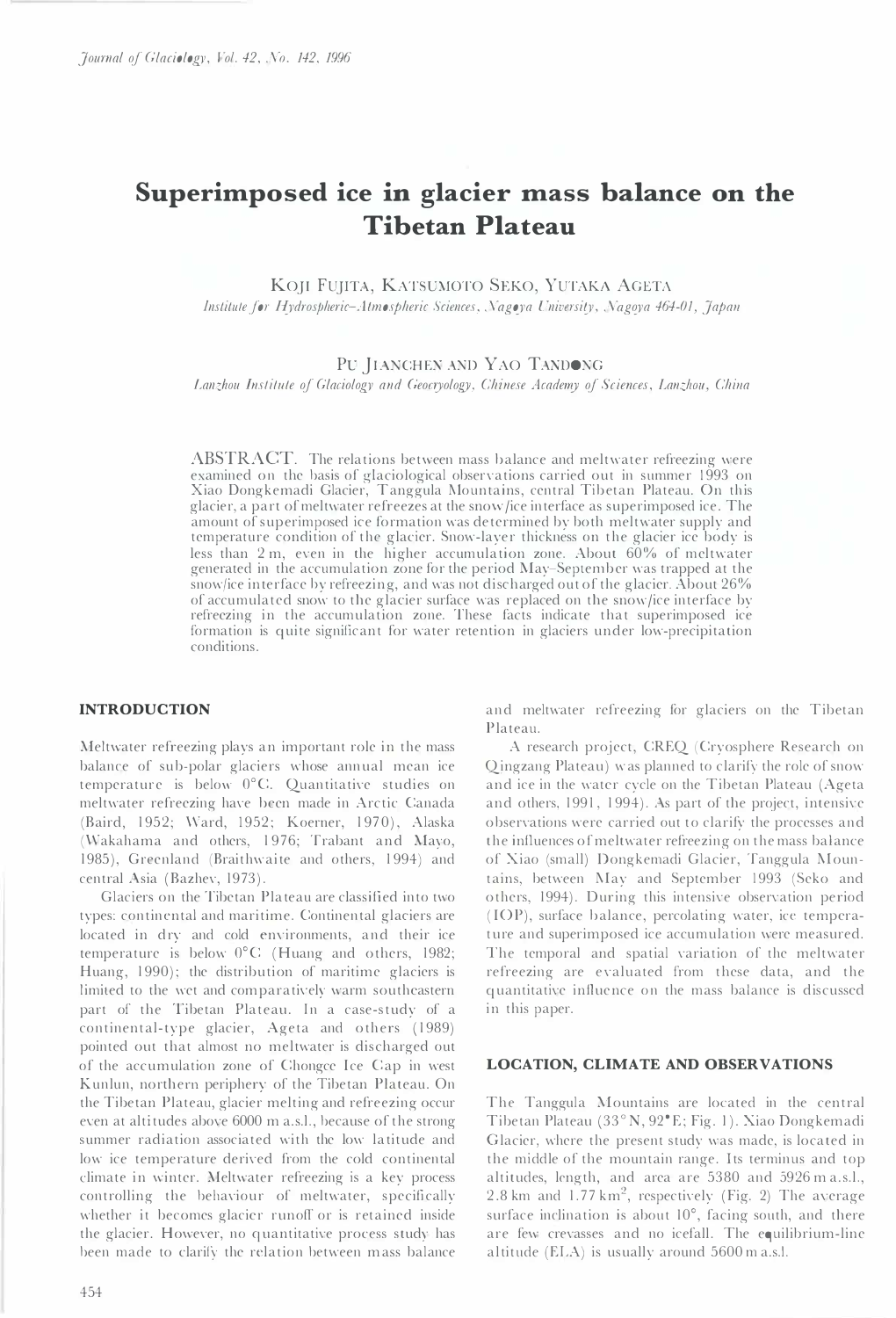

Fig. 1. Location map of study area. TG denotes Tanggula mountain area including Xiao Dongkemadi Glacier.

The mean annual air temperature at 5600 m a.s.l. is about  $-10^{\circ}$ C since October 1991, with an annual range exceeding 20°C. Daily mean air temperatures were above  $0^{\circ}$ C for only 30d in a year, mainly in August. The average short-wave radiation flux from June to August 1993 was 280 W  $\mathrm{m}^{-2}$ , which is stronger than that of almost all mid-latitude glaciers (Ohmura and others, 1992). In this climatic enyironment, considerable amounts of meltwater can be expected to form in the accumulation zone in spite of the low summer air temperatures. It is thought that winter cooling is sufficient to refreeze the considerable amount of meltwater formed during the following summer.

The measured parameters, the frequency of observation and the altitude of the measurement sites are summarized in Table I. Twenty-seven stakes have been installed for mass-balance measurement since 1989. Detailed mass-balance analysis is aided by automatic snow-depth gauges at 5480, 5600 and 5700 m a.s.l., and ice-temperature recorders installed at 5480, 5600 and 5680 m a.s.l. The surface level relative to the stake, the relative level of the interface between snow and superimposed ice (ice surface), the amount of percolated water in the snow layer, the ice temperature, and precipitation



Fig. 2. Location map of stakes (open square) and the sites where superimposed ice was measured intensively (solid square) on Xiao Dongkemadi Glacier. GC denotes Glacier Camp. Meteorological station was located at 5600 m a.s.l. (solid square).

were measured during the IOP, from May to September 1993, to evaluate the influence of meltwater refreezing on the mass balance.

# OBSERVATIONAL RESULTS

#### Pit observations and 5m ice cores

Figure 3a shows pit observations performed at 5700 m a.s.1. The difference of surface position of each

| Parameter                                                                                                                      | Site altitude<br>$m$ a.s.l. | Period          | Interval                  |
|--------------------------------------------------------------------------------------------------------------------------------|-----------------------------|-----------------|---------------------------|
| Surface level                                                                                                                  | 5600                        | From May 1989   | 1 d                       |
|                                                                                                                                | 5480, 5540, 5670, 5700      | IOP             | $\approx 5$ d             |
| Meteorological elements: air temperature;<br>relative humidity; wind speed; wind<br>direction; global radiation (up and down); |                             |                 |                           |
| all radiation (up and down)                                                                                                    | 5600                        | From Sept. 1991 | $1 h$ ; $10 min$ in $IOP$ |
| Ice temperature                                                                                                                | 5680, 5600, 5480            | From Oct. 1992  | $\approx 10d$             |
| Snow-pit studies: stratigraphy; density;                                                                                       |                             |                 |                           |
| grain-size; liquid-water content                                                                                               | 5700, 5670, 5600            | IOP             | $\approx 10d$             |
| Percolating water                                                                                                              | 5600, 5700                  | IOP             | $\approx 10d$             |
| Precipitation                                                                                                                  | $5500^{\degree}$            | IOP             | Twice a day               |

Table 1. Observations on Xiao Dongkemadi Glacier. The IOP was May-September 1993

• Glacier Camp.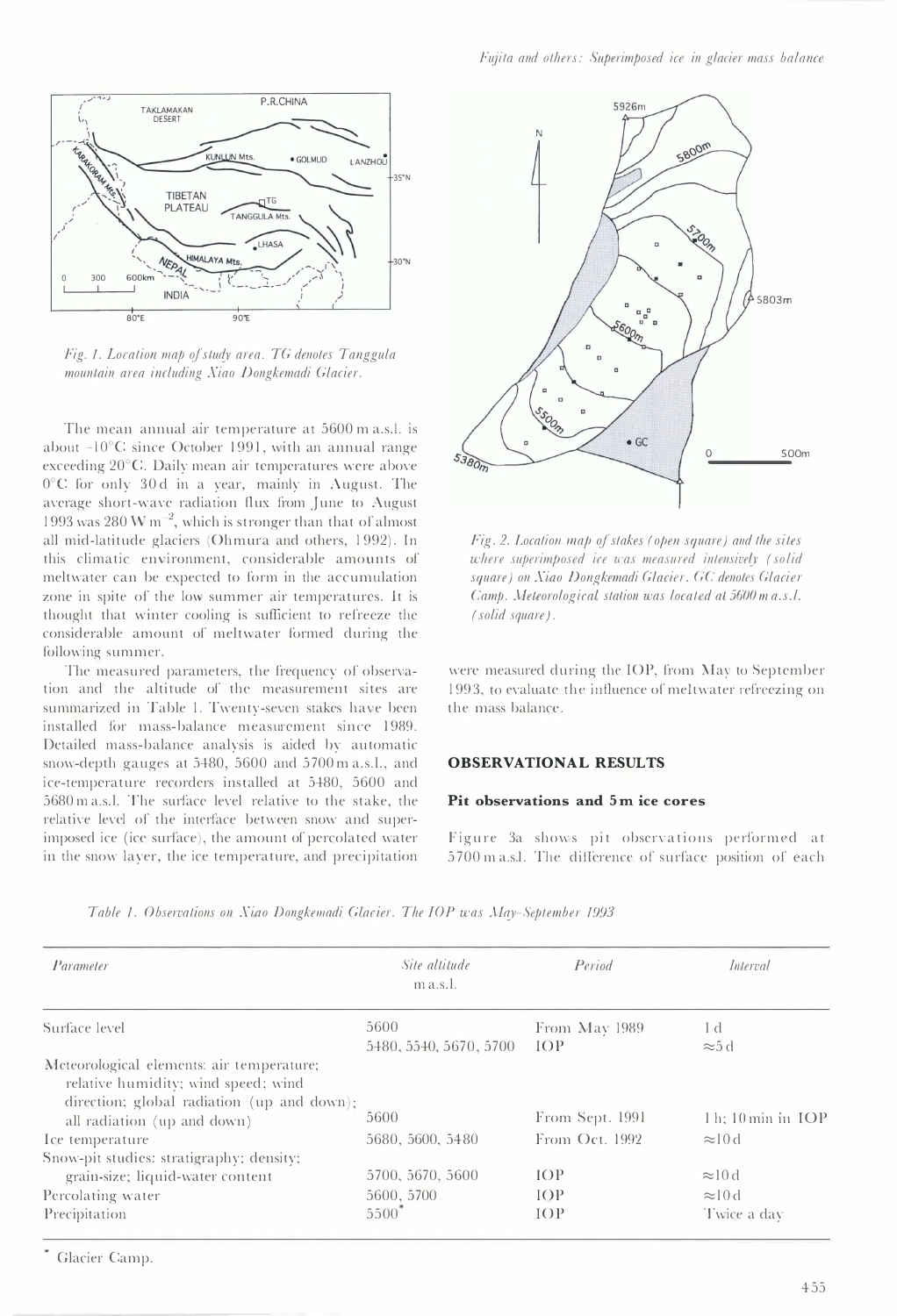

Fig. 3. Strata of snow observed at 5700 m a.s.l. (a), and 5 m samples taken at 5670 and 5700 m a.s.l. (b), in 1993. Glacier ice exists continuously below the dashed lines of  $(b)$ .

column is shown in this figure on the basis of stakemeasurement data; the remarkable rising of the ice surface from 29 May to 5 August can be seen. As seen from the 5 m ice cores in Figure 3b, there is continuous glacier ice beneath snow less than 2 m thick, even at the highest observation point in the accumulation zone. This fact means that the superimposed ice formation occurs in almost the w hole accumulation zone of the glacier.

#### Levels of surface and ice surface

Figure 4 shows the variation of the surface level and icesurface level relative to the mass-balance stake at 5600 m a.s.l. from October 1992 to September 1993. The surface level was obtained by an automatic snowdepth gauge using photo diodes (KADEC SNOW) and by manual stake measurements. The variation of surface level during winter (October-March) is rather small compared with that during summer (April-Sep tember), except for occasional increases and decreases. The largest variations of surface level are associated with the accumulation and ablation that took place between June and August.

The ice-surface level was calculated from the surface level and the snow-layer thickness observed in pits. The ice surface is clearly discernible, since the snow thickness is less than 2 m. A rising ice surface implies accumulation of superimposed ice by refreezing of meltwater. During winter, there is no apparent change in the ice surface. Although the ice surface is found to rise sligh tly at the beginning of June, it remains stationary until mid-July



Fig. 4. The variation of surface level and ice-surface relative to the mass-balance stake at 5600 m a.s.l. on Xiao Dongkemadi Glacier from September 1992 through August 1993.

a nd then undergoes a remarkable rise during the I month p eriod between late July and the end of August, corresponding to the rapid surface-level decrease.

Figure 5 shows variations of the ice surface during the lOP at four altitudes (5480, 5540, 5670 and 5700 m a . s.l.). The largest rise of the ice surface was observed at 5 670 m a.s.l. in the accumulation zone, not at the highest site (5700 m a.s.l.). In the ablation zone (5540 m a.s.l.), a rise of ice surface was observed in the early part of the lOP, but melting of the ice surface occurred during August when it was exposed. At the lowest elevation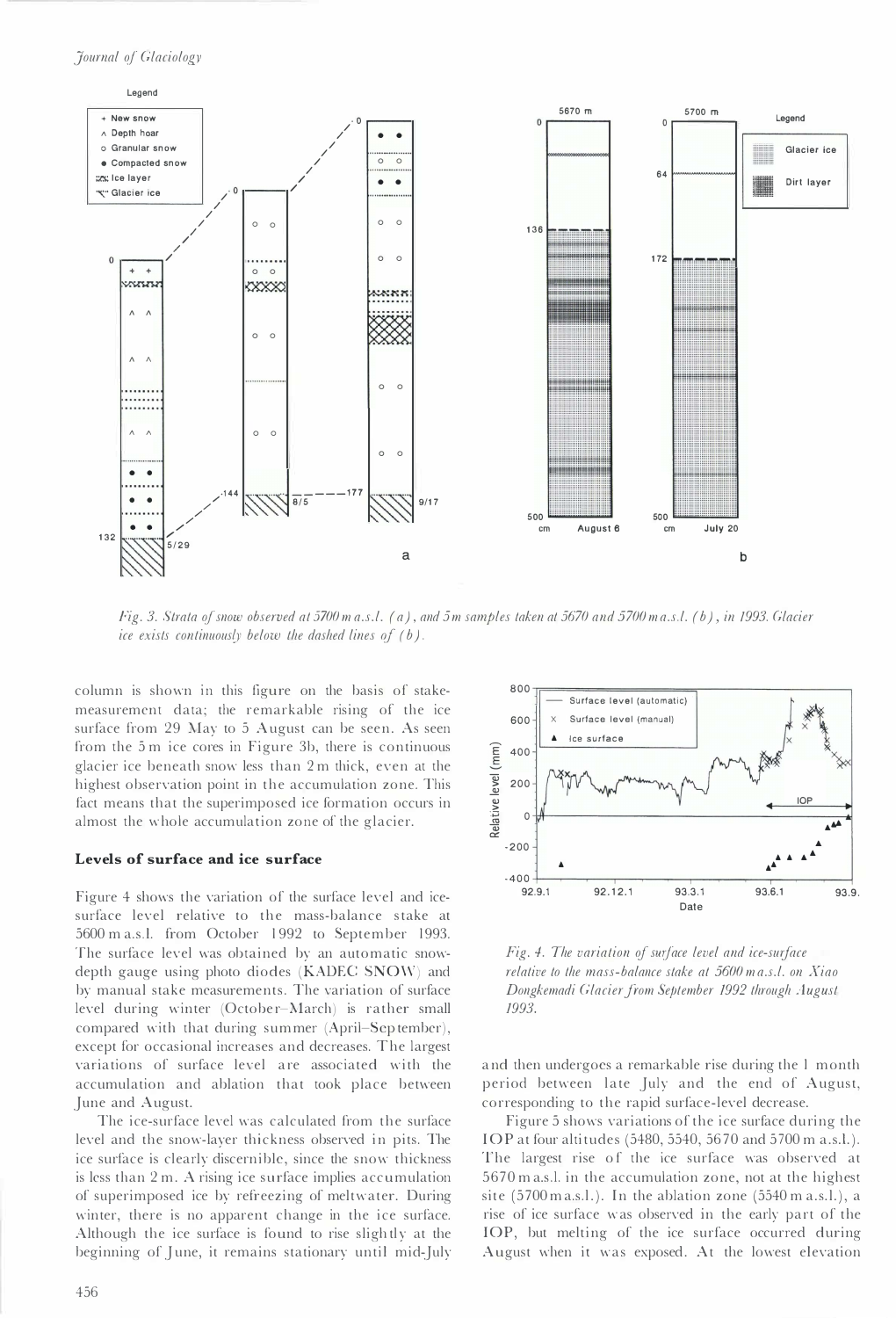

Fig. 5. The variation of ice-surface level obtained by stake and pit measurements at jour altitudes on Xiao Dongkemadi Glacier during the lOP. The relative level Omm corresponds to the first measurement at each site in late May.

(5480 m a.s.l.), the exposed ice surface lowered throughout the lOP.

## Percolating water

Figure 6 shows the temporal variation of percolatingwater flux at two altitudes. Water percolation was assessed by repeated weighing bottles, set  $10-20$  cm below the snow surface, at intervals of several days, in a manner similar to that of Ageta and others ( 1989). At 5600 m a.s.!., the flux increased drastically during late July, which corresponds to the onset of surface lowering, and ice-surface rising, as shown in Figure 4. The percolating-water flux decreased rapidly at the end of August. At 5700 m a.s.l., considerable water percolation occurred only during August. During the lOP, the total flux of percolating water measured at 5700 and 5600 m a.s.!. was 149 and 408 mm w.e., respectively.



Fig. 6. The mean daily amounts of water percolation for each observation span at two altitudes on Xiao Dongkemadi Glacier during the IOP.

#### Ice temperature

Figure 7 shows the ice-temperature profile from October 1992 to September 1993, recorded at 5600 m a.s.!. The



Fig. 7. Variation of snow and ice temperature of Xiao Dongkemadi Glacier at 5600 m a.s.l. from October 1992 to September 1993. The depth  $0 \text{ m}$  corresponds to the surface 011 8 October 1992.

ice-temperature profile during January shows strong cooling near the surface. Then the surface temperature increases up to the end of May without surface melting. During almost the whole of the lOP, the temperature of the snow layer was  $0^{\circ}C$ , and ice temperature below the ice surface gradually increased. Because the glacier ice is continuous below the ice surface, percolating water cannot infiltrate there. Therefore, the ice-temperature increase during the melting period is mainly due to conduction of the latent heat released at the ice surface as percolating water refreezes.

## QUANTITATIVE ESTIMATION OF SUPERIMPOSED ICE

The data obtained on percolating water, surface and icesurface level changes, and ice temperature clearly indicate the accumulation of superimposed ice. In order to quantitatively evaluate the superimposed ice growth, three related quantities were calculated from the observational data. These are referred to as "potential refrozen water", "actual refrozen water" and "percolating water".

## Formulas

Assuming that the warming of the underlying glacier ice is caused only by the latent heat released at the ice surface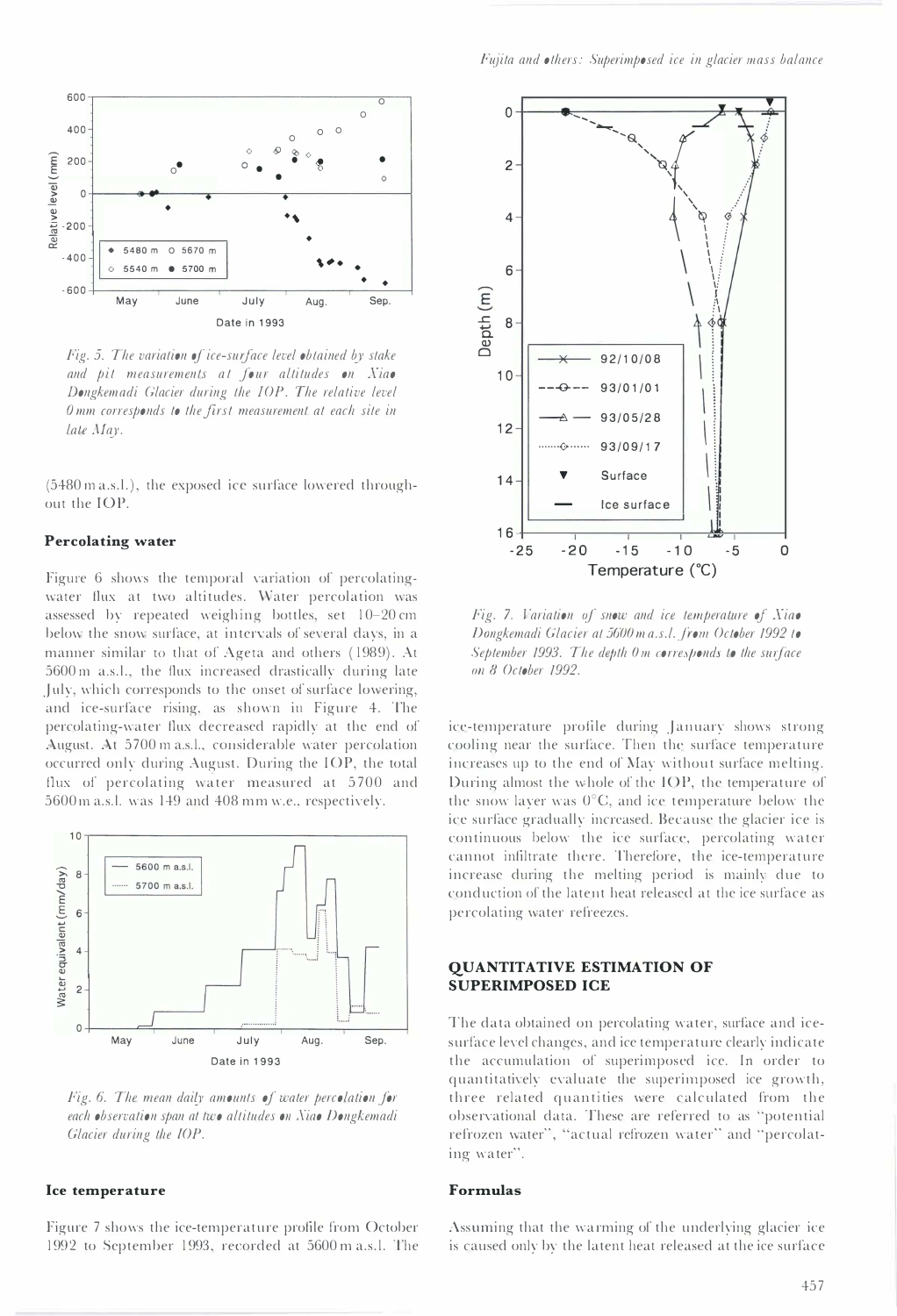associated with refreezing of percolating water, the amount of refrozen water can be calculated from the variation of ice temperature as:

$$
R_{\rm p} = \int_0^{z_{\rm c}} \frac{\rho_{\rm i} C_{\rm i}}{L} \Delta T(z) \,\mathrm{d}z \tag{1}
$$

where  $R_{\rm p}$  is the amount of refrozen water (kg m<sup>-2</sup>, numerically equal to mm w.e.);  $z_c$  is the depth (m) where the annual amplitude of ice temperature is less than  $0.1^{\circ}$ C (taken as 20 m, based on a thermal diffusivity for glacier ice of  $1.16 \times 10^{-6} \,\mathrm{m^2 \, s^{-1}}$ );  $\rho_\mathrm{i}$  is the density of superimposed ice, 870  $\pm$  40 kg m<sup>-3</sup>, based on the range of ice density;  $C_i$ is the specific heat capacity of ice,  $2009 \text{ J kg}^{-1} \text{°C}^{-1}$ ;  $L$  is the latent heat of fusion for ice, 3.35  $\times$  10<sup>5</sup> J kg<sup>-1</sup>;  $\Delta T(z)$  is the change of ice temperature ( $^{\circ}$ C) at depth z (m) over the observation interval. The amount of refrozen water calculated from the variation of ice temperature represents the maximum ability of the ice body to refreeze percolating water. Therefore, we call this amount "potential refrozen water".

On the other hand, refreezing of percolating water causes a rise of the ice surface. The "actual frozen water"  $(R_a)$  amount is calculated from the increase of ice surface as:

$$
R_{\rm a} = (\rho_{\rm i} - \rho_{\rm s})\Delta I \tag{2}
$$

where  $\rho_i$  is the density of superimposed ice, 870  $\pm$  $40 \text{ kg m}^{-3}$ ,  $\rho_s$  is the average snow density, 380 kg m<sup>-3</sup>, which was obtained from pit observations, and  $\Delta I$  is the change of ice-surface level during an observation interval. The "actual refrozen water" calculated by Equation (2) is equal to the accumulation of superimposed ice  $(c_i)$ . i

Superimposition of ice does not occur without water, even though the glacier ice is sufficiently cold. Thus, "percolating water" is important for superimposed ice formation.

## Temporal variation

Figure 8 shows the cumulative variation of "potential refrozen water", "actual refrozen water" and "percolat-



Fig. 8. The cumulative variation of "actual refrozen water" (triangle), "potential refrozen water water" (cross) and Fig. 9. The altitudinal distribution of "actual refrozen "percolating water" (square) at 5600 m a.s.l. on Xiao

Dongkemadi Glacier during the lOP. Each vertical bar denotes the error based on the density assumption.

ing water" at 5600 m a.s.l. Although "percolating water" amount was not observed, the amounts of "actual refrozen water" and "potential refrozen water" increased at the end of May. This unreasonable variation might be caused by the error of percolating-water measurement. However, since the "percolating water" amount is small up to the middle of July, the "actual refrozen water" amount did not increase during this period, and the glacier ice was warmed by the temperature gradient above 4 m depth on 28 May in Figure 7. From the end of July to early August, the "actual refrozen water" quantity increased rapidly in association with the increase of "percolating water". Because the possibility of superimposed ice formation depends on the heat conduction of ice, the amount of "actual refrozen water "cannot exceed that of "potential refrozen water", even in conditions where "percolating water" is supplied sufficiently, as it was during August.

#### Altitudinal distribution

Figure 9 shows the altitudinal distribution of "percolating water", "potential refrozen water" and "actual refrozen water" during the IOP. The amount of percolating water at 5700 m a.s.l. is less than half of that at 5600 m.a.s.l. Although we could not measure the percolating water in the ablation zone due to thin or no snow layer, it is probable that the amount of meltwater was more than that in the accumulation zone. The total amount of "potential refrozen water" was calculated from the icetemperature profile for the melting period 28 May-17 al refrozen water" quantity increased rapidly in<br>tation with the increase of "percolating water".<br>see the possibility of superimposed ice formation<br>ds on the heat conduction of ice, the amount of<br>al refrozen water "cannot



water" (triangle), "potential refrozen water" (cross) and "percolating water" (square) on Xiao Dongkemadi Glacier during the lOP.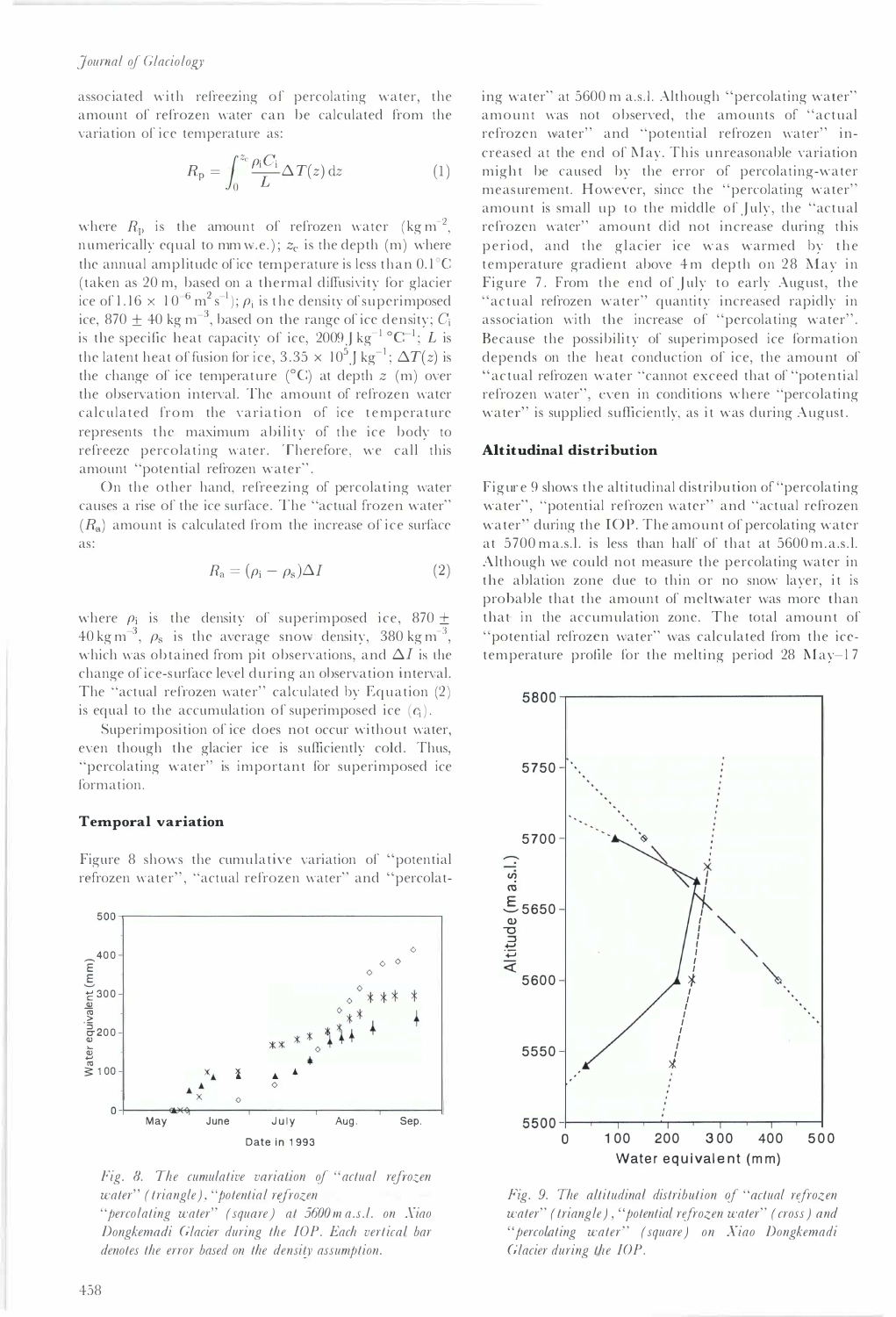September 1993 (Fig. 7), at three altitudes. This altitudinal profile shown in Figure 9 results from the glacier ice in the accumulation zone being slightly colder than in the ablation zone at the end of  $\text{Mav.}$ 

At the highest site for ice-temperature measurement (5680 m a.s.l.), the glacier ice was cold enough to freeze percolating water early in the lOP. But as shown in Figure 6, melting started in late July , so the amount of "actual refrozen water" is limited by that of "percolating water". With a decrease in altitude, "actual refrozen water" increases as rapidly as "percolating water" until  $5670$  m a.s.l. Below  $5670$  m a.s.l., even when the supply of "percolating water" is sufficient, the amount of "actual refrozen water" is limited by the "potential refrozen water". As shown in Figure 5, the ice-surface level at 5540 m a.s.l. became lower during August due to ablation, although a slight increase could be found in the early lOP, and no ice-surface rise was obsen'ed at 5480 m a.s.1. Even if "potential refrozen water" and meltwater are enough, "actual refrozen water" cannot be retained at the end of the intensive melting period below 5540 m a.s.l., since meltwater runs off over the exposed ice surface, or ablation of the exposed refrozen water occurs at the glacier surface.

## SUPERIMPOSED ICE AND MASS BALANCE

A certain amount of summer meltwater refreezes up to the following winter even on temperate glaciers. Therefore it is necessary to discuss the quantitative influence of superimposed ice on mass balance and discharge.

The balance,  $b$  (mm w.e.), during a given period, including refrozen water, is obtained from:

$$
b = \Delta S \rho_{\rm s} + \Delta I \rho_{\rm i} \tag{3}
$$

where  $\Delta S$  and  $\Delta I$  are the differences of snow thickness and ice-surface level in meters during a given period,  $\rho_s$  is the snow density obtained from pit observations (kg m<sup>-3</sup>), and  $\rho_i$  is the density of the superimposed ice, 870 kg m<sup>-3</sup>

Since no rainfall occurred in the accumulation zone because of low air temperatures, the melt ablation,  $a<sub>m</sub>$ (mm w.e., negative value), can be considered to be the same as the "percolating water". Although we could not measure the percolating water in the ablation zone due to thin or no snow layer, it is thought that  $a_{\rm m}$  increases rapidly with a decrease in altitude because of the lower albedo in the ablation zone.

In regard to loss by evaporation  $(a_e)$ , Ohno and Ohata (1994) calculated the amount of evaporation at 5600 m a.s.1. during the same period in 1992 to be 62 mm w.e. This amount does not change so much at the different altitudes and between 1992 and 1993 (personal communication from H. Ohno, 1994).

The accumulation to the glacier surface due to precipitation  $(c_p)$  is calculated as:

$$
c_{\rm p} = b - R_{\rm a} - a_{\rm m} - a_{\rm e} \,. \tag{4}
$$

The average surface accumulation for the positivebalance area (above  $5550 \text{ m a.s.l.}$ ) was  $469 \text{ mm}$  w.e. during the lOP.

Figure 10 shows the altitudinal distribution of melt ablation  $(a_m)$ , the observed balance and averaged balance for  $50 \text{ m}$  altitude spans  $(b)$ , superimposed ice accumulation  $(c<sub>i</sub>)$  and the areal distribution of the glacier zones. The altitude where equilibrium existed during the lOP was located at about 5550 m a.s.1. The meltwater was not discharged above 5660 m a.s.l., as shown in Figure 9. The total amounts of superimposed ice accumulation, melt ablation and surface accumulation during the lOP were calculated for the positive-balance area (above 5550 m a.s.l.) using the averaged amounts for 50 m altitude spans and the areal distribution of the glacier zones. The values obtained were  $1.58 \times 10^5$ ,  $-2.60 \times 10^5$  and  $6.06 \times 10^5$  m<sup>3</sup>, respectively. This means that  $61\%$  of the meltwater generated above  $5550$  m a.s.l. is trapped by refreezing and is not discharged out of the glacier. During this period, the 26% of accumulated snow above 5550 m a.s.l. was displaced from the glacier surface onto the ice surface by superimposition of ice.



Fig. 10. The altitudinal distribution of the observed balance (cross), averaged balance for 50 m altitude span  $(circle)$ , melt ablation  $(triangle)$ , superimposed ice (square) and the glacier areas (shadow) on Xiao Dongkemadi Glacier during the IOP.

## CONCLUDING REMARKS

On Xiao Dongkemadi Glacier, a typical continental glacier on the Tibetan Plateau, about 60% of the total meltwater generated in the accumulation zone for the